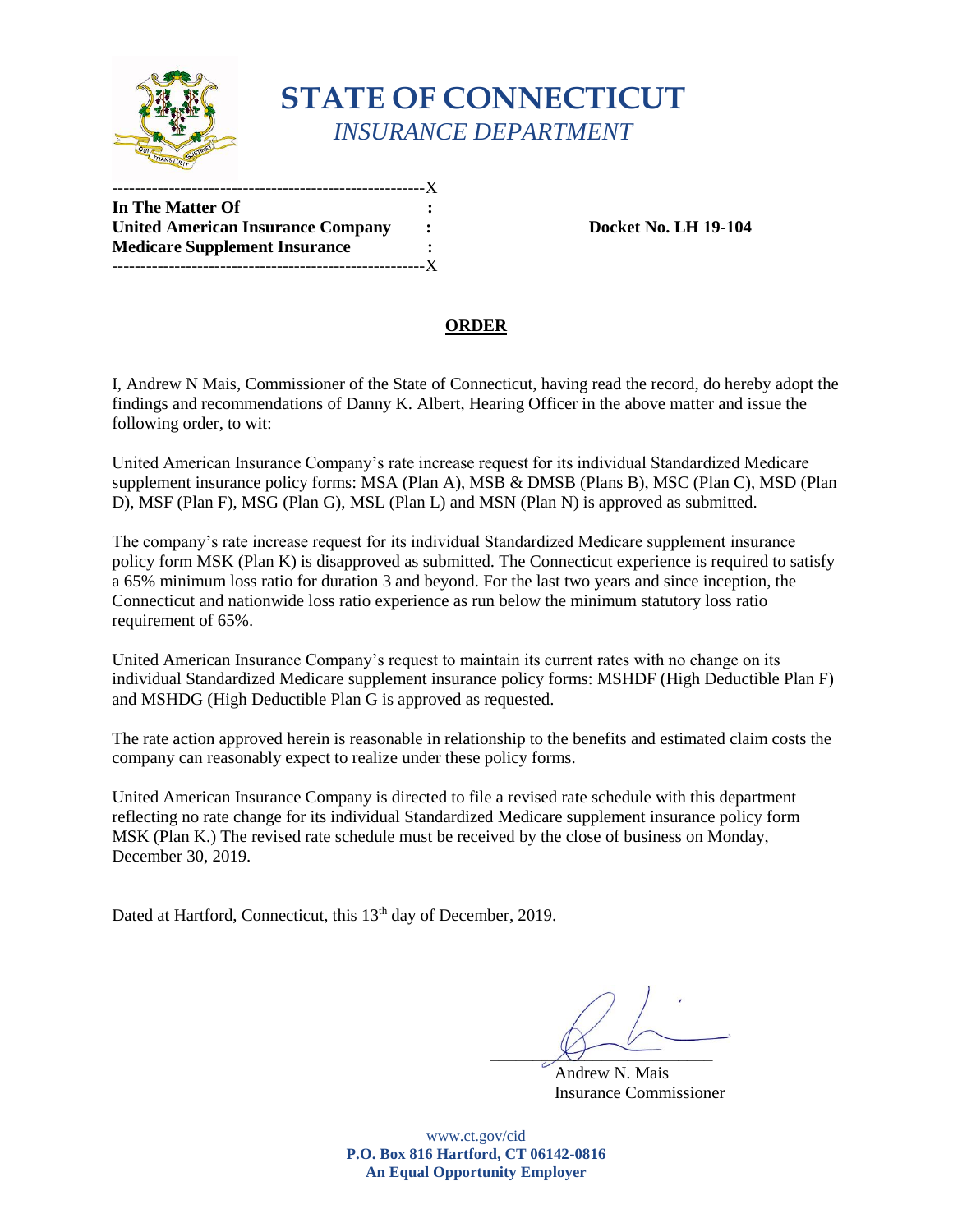

# **STATE OF CONNECTICUT** *INSURANCE DEPARTMENT*

| In The Matter Of                         |         |
|------------------------------------------|---------|
| <b>United American Insurance Company</b> | $\cdot$ |
| <b>Medicare Supplement Insurance</b>     |         |
| ------------------------                 | $-X$    |

**United American Insurance Company : Docket No. LH 19-104**

## **PROPOSED FINAL DECISION**

### **I. INTRODUCTION**

The Insurance Commissioner of the State of Connecticut is empowered to review rates charged for individual and group Medicare supplement policies sold to any resident of this State who is eligible for Medicare. The source for this regulatory authority is contained in Chapter 700c and Section 38a-495a of the Connecticut General Statutes.

After due notice, a hearing was held at the Insurance Department in Hartford, CT on Thursday, December 5, 2019, to consider whether or not the rate increases requested by United American Insurance Company on its Medicare supplement insurance business should be approved.

No members from the general public attended the hearing.

No company representatives from United American Insurance Company attended the hearing.

The hearing was conducted in accordance with the requirements of Section 38a-474, Connecticut General Statutes, the Uniform Administrative Procedures Act, Chapter 54 of Section 38a-8-1 et seq. of the Regulations of Connecticut State Agencies.

A Medicare supplement policy is a private health insurance policy sold on an individual or group basis, which provides benefits that are additional to the benefits provided by Medicare. For many years Medicare supplement policies have been highly regulated under both state and federal law to protect the interests of persons eligible for Medicare who depend on these policies to provide additional coverage for the costs of health care.

Effective December 1, 2005, Connecticut amended its program of standardized Medicare supplement policies in accordance with Section 38a-496a of the Connecticut General Statutes, and Sections 38a-495a-1 through 38a-495a-21 of the Regulations of Connecticut Agencies. This program, which conforms to federal requirements, provides a "core" package of benefits known as Plan A. Insurers may also offer any one or more of eleven other plans (Plans B through N).

Effective January 1, 2006, in accordance with Section 38a-495c of the Connecticut General Statutes (as amended by Public Act 05-20) premiums for all Medicare supplement policies in the state must use community rating. Rates for Plans A through N must be computed without regard to age, gender, previous claims history or the medical condition of any person covered by a Medicare supplement policy or certificate.

The statute provides that coverage under Plans A through N may not be denied on the basis of age, gender, previous claims history or the medical condition of any covered person. Insurers may exclude benefits for losses incurred within six months from the effective date of coverage based on a pre-existing condition.

Effective October 1, 1998, carriers that offer Plan B or Plan C must make these plans as well as Plan A, available to all persons eligible for Medicare by reason of disability.

> www.ct.gov/cid **P.O. Box 816 Hartford, CT 06142-0816 An Equal Opportunity Employer**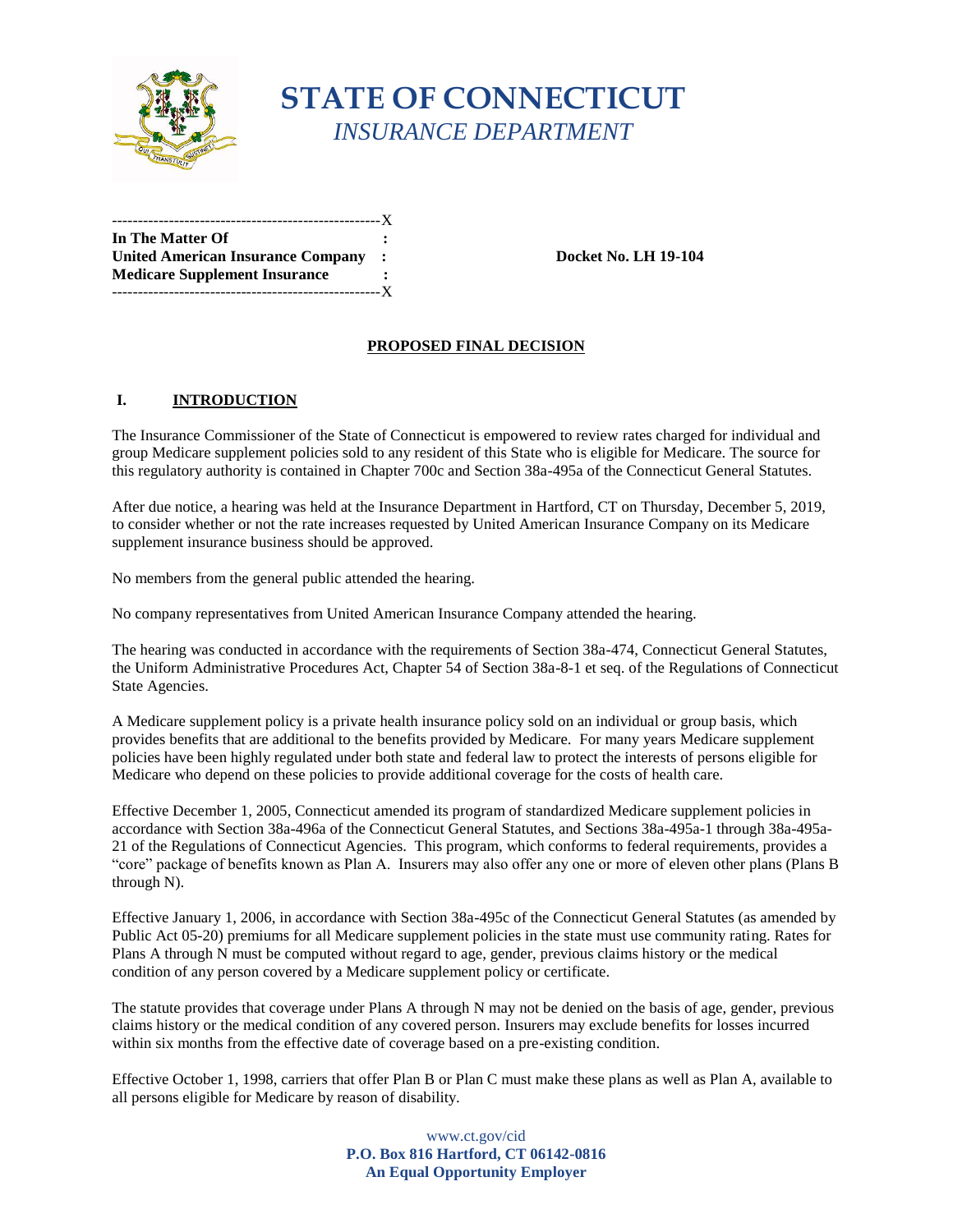Insurers must also make the necessary arrangements to receive notice of all claims paid by Medicare for their insureds so that supplement benefits can be computed and paid without requiring insureds to file claim forms for such benefits. This process of direct notice and automatic claims payment is commonly referred to as "piggybacking" or "crossover".

Sections 38a-495 and 38a-522 of the Connecticut General Statutes, and Section 38a-495a-10 of the Regulations of Connecticut Agencies, state that individual and group Medicare supplement policies must have anticipated loss ratios of 65% and 75%, respectively. Under Sections 38a-495-7 and 38a-495a-10 of the Regulations of Connecticut Agencies, filings for rate increases must demonstrate that actual and expected losses in relation to premiums meet these standards, and anticipated loss ratios for the entire future period for which the requested premiums are calculated to provide coverage must be expected to equal or exceed the appropriate loss ratio standard.

Section 38a-473 of the Connecticut General Statutes provides that no insurer may incorporate in its rates for Medicare supplement policies factors for expenses that exceed 150% of the average expense ratio for that insurer's entire written premium for all lines of health insurance for the previous calendar year.

### **II. FINDING OF FACT**

After reviewing the exhibits entered into the record of this proceeding, and utilizing the experience, technical competence and specialized knowledge of the Insurance Department, the undersigned makes the following findings of fact:

- 1. United American Insurance Company has requested a 2% rate increase for its individual standardized Medicare supplement Plan C, a 3% rate increase for its individual standardized Medicare supplement Plan D, a 4% rate increase for its individual standardized Medicare supplement Plan G, a 6% rate increase for its individual standardized Medicare supplement Plans B, K, L and N, a 9% rate increase for its individual standardized Medicare supplement Plan A, a 12% rate increase for its individual standardized Medicare supplement Plan F, and no rate change for the High Deductible Plan F and High Deductible Plan G.
	- Plan Connecticut Nationwide A 43 1,201 B 22 3,018 (D)B 4 998  $C = 49$  2,594 D  $4$   $1,582$ F 140 60,229 HDF 1,688 51,665 G 17 6,631 K  $1$  11 L  $2$  33 N 38 2,323 Total 2,008 130,285
- 2. In-force policy counts as of the  $2<sup>nd</sup>$  quarter 2019 are as follows:

- 3. These forms are marketed by licensed agents.
- 4. The proposed rates are expected to satisfy the Connecticut statutory loss ratio of 65%, required of individual Medicare supplement forms.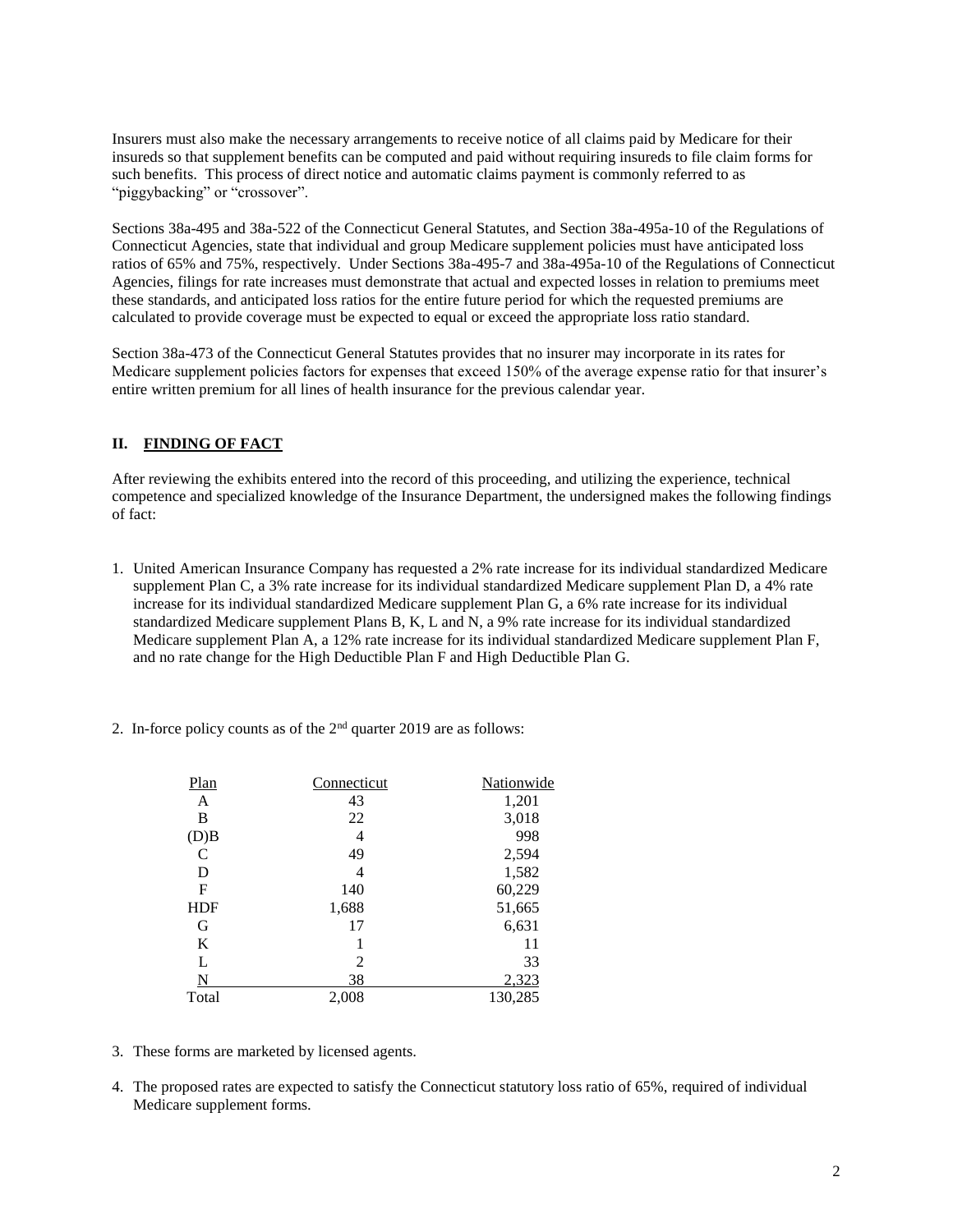- 5. United American Insurance Company certified that their expense factors are in compliance with section 38a-473, C.G.S.
- 6. United American Insurance Company has conformed to subsection (e) of section 38a-495c, C.G.S. regarding the automatic claims processing requirement.
- 7. Below are the incurred loss ratios for 2018 and 2019 (through June) as well as inception-to-date for Connecticut:

| Plan       | 2018   | 2019   | Inception |
|------------|--------|--------|-----------|
| A          | 86.9%  | 59.2%  | 68.6%     |
| B          | 55.5%  | 52.2%  | 68.4%     |
| (D)B       | 123.6% | 59.7%  | 115.0%    |
| C          | 111.8% | 133.5% | 84.9%     |
| D          | 59.4%  | 7.3%   | 70.6%     |
| F          | 72.6%  | 80.6%  | 64.6%     |
| <b>HDF</b> | 53.5%  | 45.3%  | 53.4%     |
| G          | 68.0%  | 35.8%  | 74.4%     |
| K          | 9.6%   | 62.8%  | 35.9%     |
| L          | 7.4%   | 52.5%  | 76.2%     |
| N          | 20.9%  | 101.6% | 52.1%     |

8. Below are the incurred loss ratios for 2018 and 2019 (through June) as well as inception-to-date on a nationwide basis:

| 2018  | 2019  | Inception |
|-------|-------|-----------|
| 77.5% | 76.3% | 65.2%     |
| 69.2% | 77.3% | 66.3%     |
| 69.9% | 68.5% | 69.4%     |
| 70.2% | 76.7% | 70.0%     |
| 67.9% | 74.7% | 68.5%     |
| 70.9% | 73.8% | 65.4%     |
| 58.4% | 46.1% | 48.0%     |
| 73.1% | 74.1% | 66.5%     |
| 63.9% | 29.6% | 47.7%     |
| 74.7% | 70.9% | 53.6%     |
| 62.9% | 76.6% | 59.4%     |
|       |       |           |

9. United American Insurance Company's 2019 Medicare supplement rate filing proposal is in compliance with the requirements of regulation 38a-474 as it applies to the contents of the rate submission as well as the actuarial memorandum.